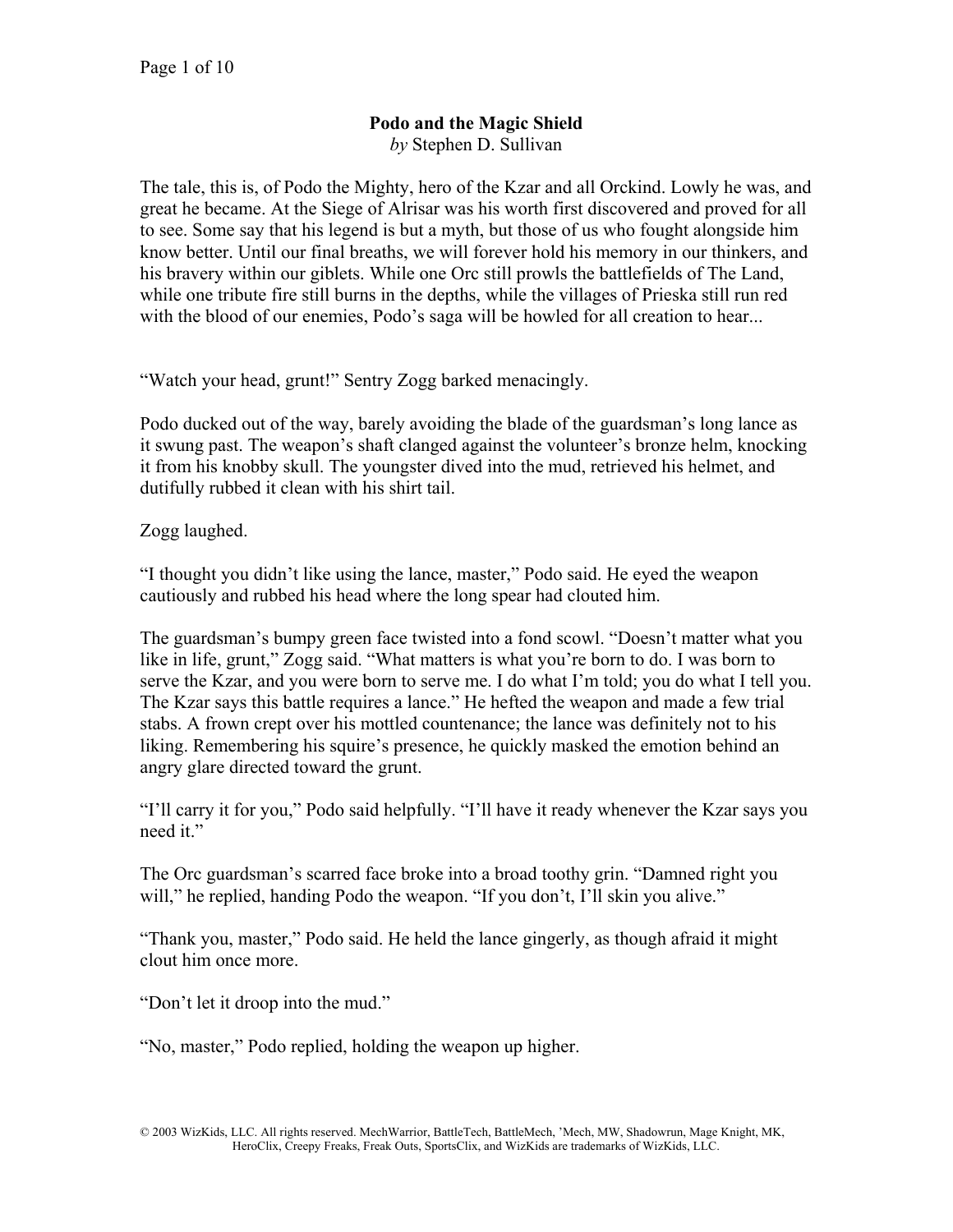"Time to march, grunt," Zogg said. "The battle lines are forming that way." He pointed toward the walled city of Alrisar to the south, the capitol of the Atlantean client-state of Prieska, and trudged off in that direction.

Podo scurried behind, making sure to keep Zogg's lance up out of the mud.

The stench of blood filled the hot breeze and a crimson haze hung in the afternoon air.

Podo scrambled out of the way as an Orcish body flew past him. The body no longer had a head, so Podo didn't recognize it.

In his fists, the young grunt clutched the broken shards of Zogg's lance. The pieces were unwieldy and practically useless, but he hadn't been told to drop them yet. Podo knew the place of a grunt was not to think for his master. At the moment, Zogg was too busy to tell him to drop the broken weapon.

The armor of the Liege Knights was dazzling. Sun glinted off their silvery carapaces, spraying rainbow colors through the blood-stained air. Podo had no idea how Zogg could see to fight these creatures. Podo needed to squint just to look in their direction.

If Podo'd had his 'druthers, he wouldn't have had to look at them at all. He would have been drinking grog in an Orcish camp, or playing a game of knucklebones. However, a grunt's place in life was at his master's side--or as near as he could manage it.

The best Podo could currently manage was about nine yards. He kept trying to move closer, but the melee kept intervening. Stepping across bodies--both of the enemy and the Orcish forces -- was difficult work, especially when carrying the master's equipment, provisions, and his now-broken lance. Podo tried to yell to Zogg for instructions; dropping the lance, which he had been instructed to keep out of the mud, would have made advancing so much easier. Grunts got killed for taking initiative, though. Podo's main goal for the battle was to avoid getting killed. So he shouted to Zogg, but the thunder of the battle kept the Sentry from hearing him.

The elves advanced and fought as a group, maintaining a wall of bright shields and flashing swords. They mowed down the disorganized mass of Orcs trying to overwhelm them. The elf military formation wasn't flawless, though. Zogg had managed to cut one elf off from the rest of the formation. Now Zogg and the elf warred against each other atop a nearby small hill, amid a tangled mass of corpses.

Podo surged toward his master and promptly slipped on an Orc's entrails. Podo didn't know the Orc, but he felt grateful to him. The slip kept the young Goblin from being impaled on an elven longsword. Podo stayed on the ground as that elf and two of his comrades swept past the prone volunteer to engage five nearby Orcs. Podo scrambled to his feet, sparing only a brief frightened glance at the knights who had passed him by. He silently wished his Orcish comrades luck in defeating them.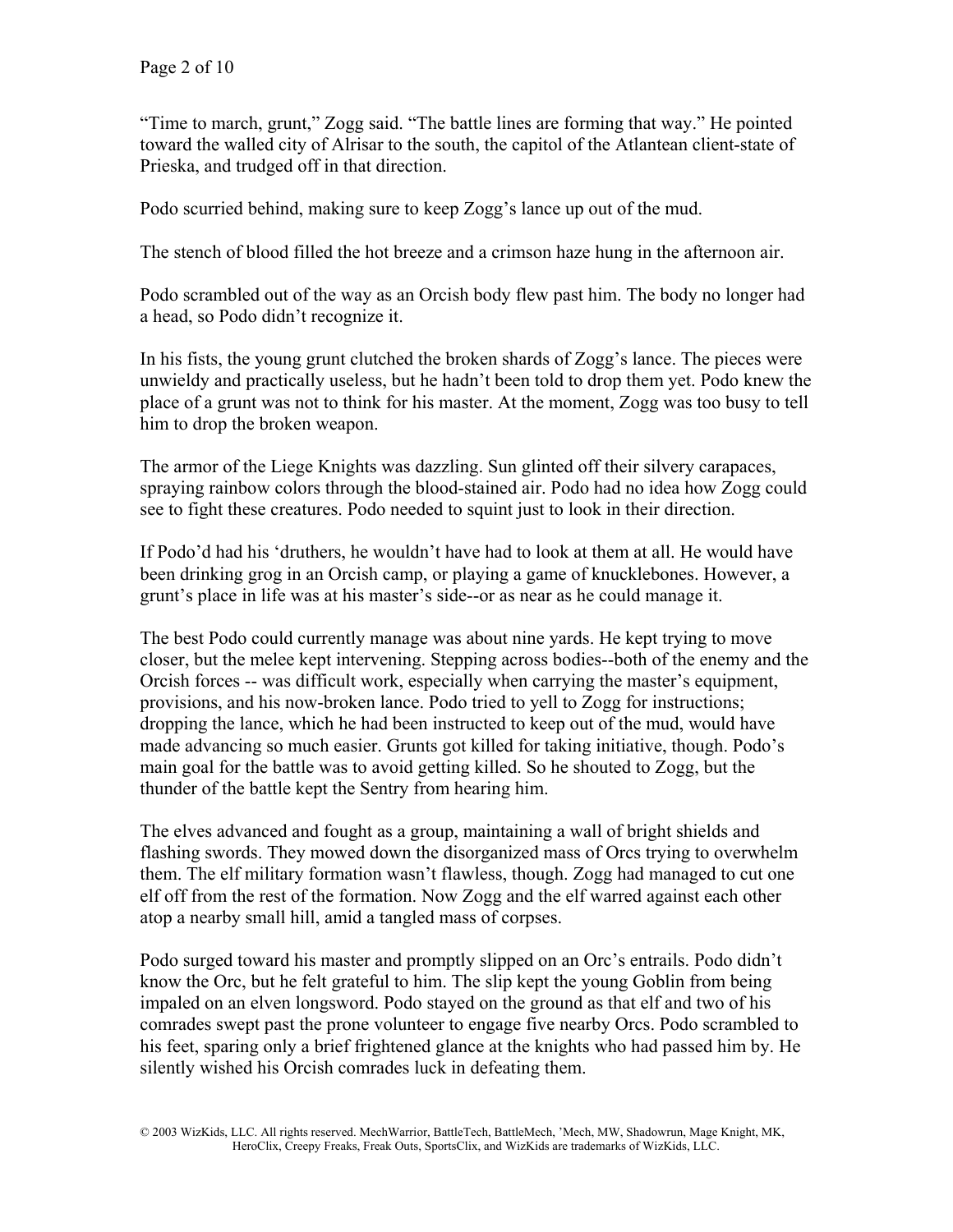Zogg stood only four yards away now, battling toe to armored toe with the towering Liege Knight. Fighting swirled all around the combatants; both were crusted from head to foot in gore. Their crimson-stained visages made Podo gasp, though he couldn't be sure how much of the blood belonged to either warrior. He'd seen Zogg fight many times before--and usually the gore draping the sentry's armor belonged to his foes.

Worry twisted a knot Podo's gut. He feared that this time, much of the blood belonged to Zogg himself.

Never before had Podo seen his master so taxed. The Orc's breath came in curt gasps. Sweat poured down his massive form--though the perspiration wasn't nearly enough to wash the blood from Zogg's body. The guardsman moved with a battle-weary sluggishness, though his red eyes gleamed with determination. For a moment, Podo imagined that he also saw a glint of fear in those eyes.

With a final, terrible bellow, Zogg rushed forward. The elven knight brought up his huge round shield. Zogg feinted toward the knight's head, then cut low, under the elf's guard. The sentry's wide sword sliced across the knight's midsection, cleaving through silver armor and the pale flesh beneath.

The elf grunted and dropped his shield as his guts spilled out. His blue-green eyes widened and began to glaze over. His eyes burned their dying hatred toward the Orc guardsman -- as though the knight might slay his foe with the stare. Zogg slouched forward, exhausted, reeling from his own effort.

With his final breath, the elf threw himself into Zogg. The Orc guardsman staggered back under his foe's weight. The knight stabbed his longsword downward, putting all his weight behind it. The blade pierced Zogg's shoulder and came out his armpit. The weapon's tip traced a long cut across the Orc's ribs, but Zogg's sturdy ribcage protected his vital areas.

The weight of the armored elf forced the two combatants downward, and drove the point of the elven sword into the muddy ground beneath them. Zogg howled in pain, and pushed the elf away from him. The silver-armored body fell back and rolled to the foot of the hill, where it came to rest amid a pile of other corpses.

Zogg slumped forward. His own weight drove the sword piercing his body deeper into the earth. He hung there, suspended just above the ground, quivering like a fly stuck on a needle.

Howling in anguish, Podo forgot his master's admonition and dropped the shards of Zogg's lance into the blood-stained mud.

The young volunteer reached his master's side just as Zogg slumped to the ground, still pinned by the elven sword.

<sup>© 2003</sup> WizKids, LLC. All rights reserved. MechWarrior, BattleTech, BattleMech, 'Mech, MW, Shadowrun, Mage Knight, MK, HeroClix, Creepy Freaks, Freak Outs, SportsClix, and WizKids are trademarks of WizKids, LLC.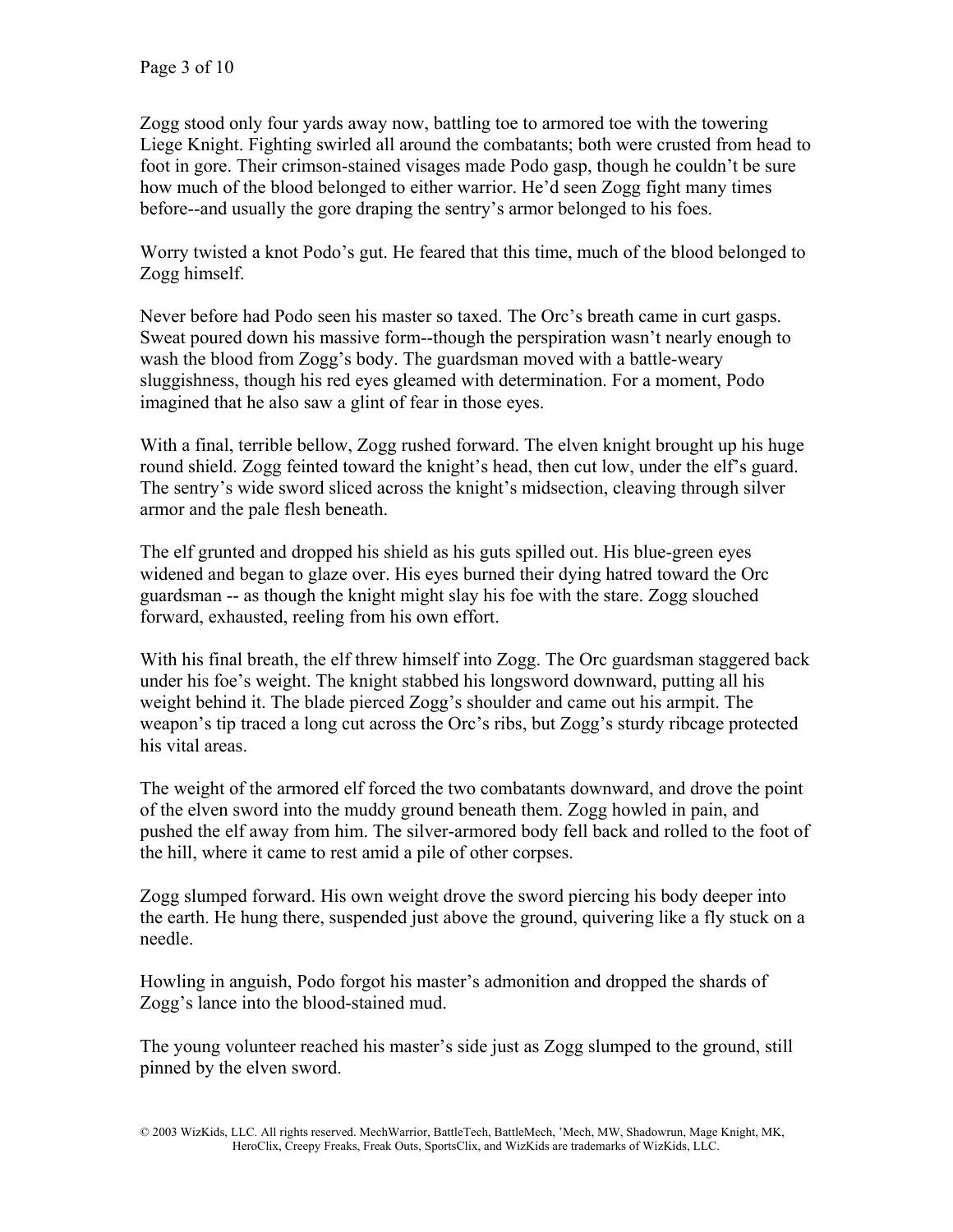"Master!" Podo croaked. "Master Zogg!"

Zogg raised his head. His red eyes showed pain, but no fear. He managed a half-smile at the Goblin youngster. "About time.... you got here...!"

"I'll pull the sword out... I'll...."

"No!" barked Zogg. The effort made him cough up blood, and a few seconds passed before he could speak again. "Fetch the healer, grunt...!"

Podo nodded and stood. He surveyed the battlefield, looking for the Orcish shaman. As he did, his eyes went wide with terror. An elven maiden wielding a bloody halbard was charging up the hill toward them, her weapon leveled for a killing blow.

Podo glanced around frantically, hoping for reinforcements -- but he and Zogg were alone on the hilltop. Of their allies, only corpses remained. Something shining among the dead caught Podo's eye... the elven shield! The young volunteer had little skill with weapons, but perhaps he could still protect his master.

He seized the big round shield and raised it, just as the elf maiden came in on them.

The impact of her lance thrust Podo backward, into his master's body. Zogg groaned, and his eyes rolled back in his head. His body went limp, unconscious, but Podo didn't have time to worry about that.

The elf came at him again, and again he managed to interpose the shield between them. The point of her spear skidded off the shield and impaled itself in a nearby corpse.

"Flee, whelp!" the she-elf hissed at Podo. "It's not you I want!" She yanked her weapon out of the dead body and slashed it at Podo's face.

Podo tried to bring the shield up, but he wasn't fast enough. The spear point cut across his right cheek, barely missing his eye. Podo yelped and staggered back, nearly tripping over his master's prone body. The big shield fell off his arm and onto his lap as he landed on his seat beside Zogg.

The elf maiden smiled, her purple eyes flashing with hatred.

Fear and frustration welled up in Podo. A single tear spilled down his cheek, mingling with his blood, and dripped onto the back of the shield.

Podo thrust his hand through the arm strap and raised the buckler once more, fully expecting to die.

With a banshee wail, the elf warrior charged forward.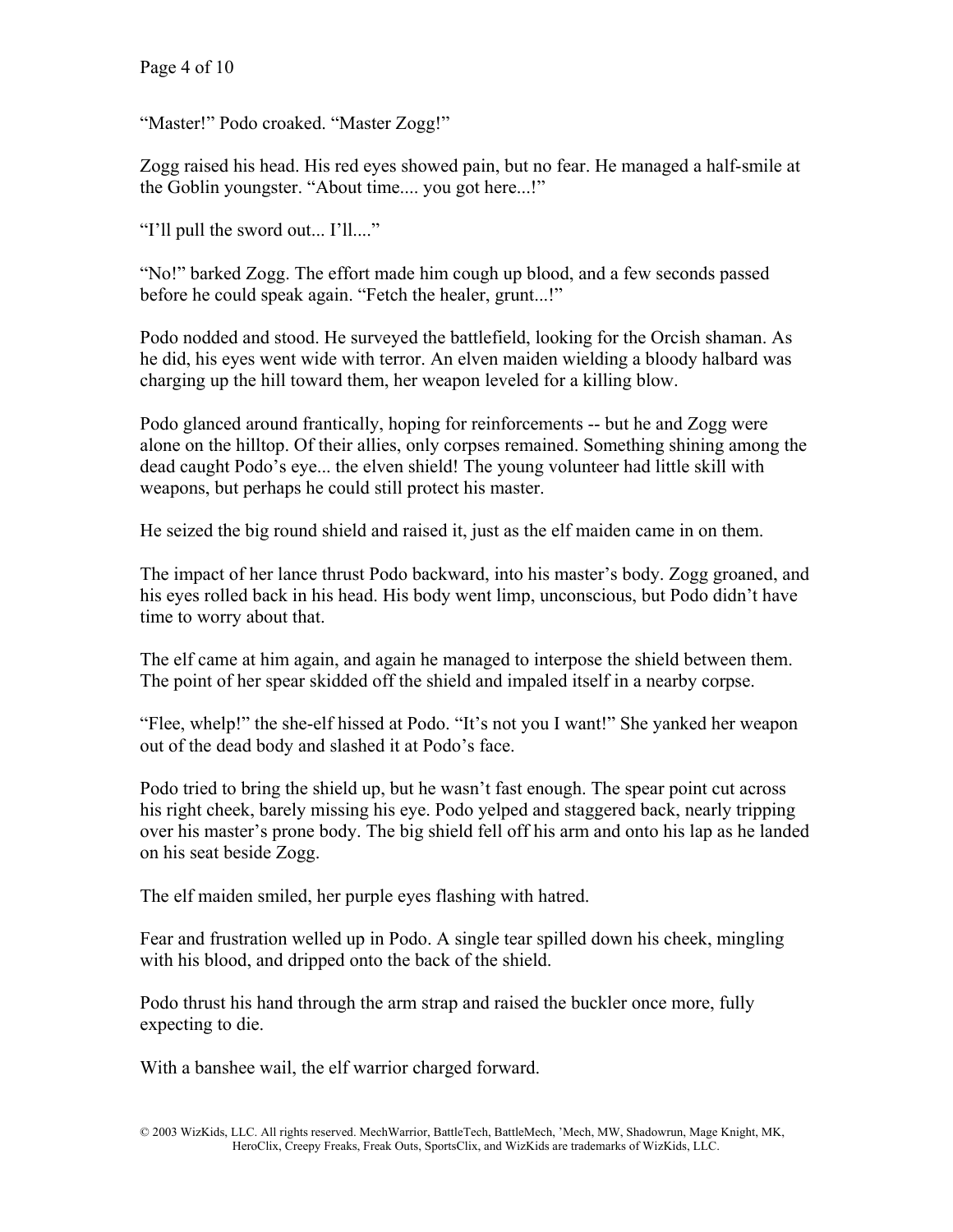The sun poked through the iron gray clouds overhead, and suddenly the shield in Podo's hands became blindingly bright. Blinking in surprise, he interposed the buckler between his master and his enemy.

Podo gritted his teeth, squeezed his eyes shut, and waited for the end. The elf's blow shook the grunt to his very bones, but--amazingly--the shield held. A crash like thunder split the air.

Podo opened his eyes in time to see the elf maiden tumbling back, downhill, her halberd sundered into tiny pieces. She fell to the ground and lay unmoving, though Podo could not tell whether she was dead or merely unconscious. A fine mist of blood hung in the air around Podo's glittering shield.

The amazed volunteer looked around for signs of his savior, but saw no one. He and his master remained alone atop the corpse-strewn hill.

"Did I do that?" he asked in a quiet, puzzled voice.

He looked at the shield. Something had changed.

Before, it had been silver and shiny, but covered in blood and gore. Now, it shone as bright as the sun.

Podo gazed at his own reflection on the back of the shield above the hand straps. Not a spot of blood or a scratch marred the buckler's mirror-like surface. It looked as new as if it had been forged yesterday.

As he turned its edges and gazed at it, he noticed fine, curving writing along the shield's rim. Podo wasn't good with language, but he managed to piece together what the words said. He thought it odd that the writing on an elf shield should be in Orcish. "To shed one's blood in defense of another -- that is the greatest gift."

A smile slowly tugged up the corners of Podo's dry, cracked lips.

"It's a magic shield!" he whispered.

A groan from Sentry Zogg brought Podo back to his senses. He needed to find help. If he didn't do it soon, the Kzar's bodyguard would surely die.

The fighting had moved past them now, but he spotted a knot of Orcs battling on a nearby hill. Struggling amid the carnage, was one of Kzar Nabar's shaman healers.

"Wait here, master," Podo said gently. He put a corpse under his master's head for a pillow, and tried to make sure the impaling sword wouldn't shift and further injure Zogg while he was gone. "I'll be right back."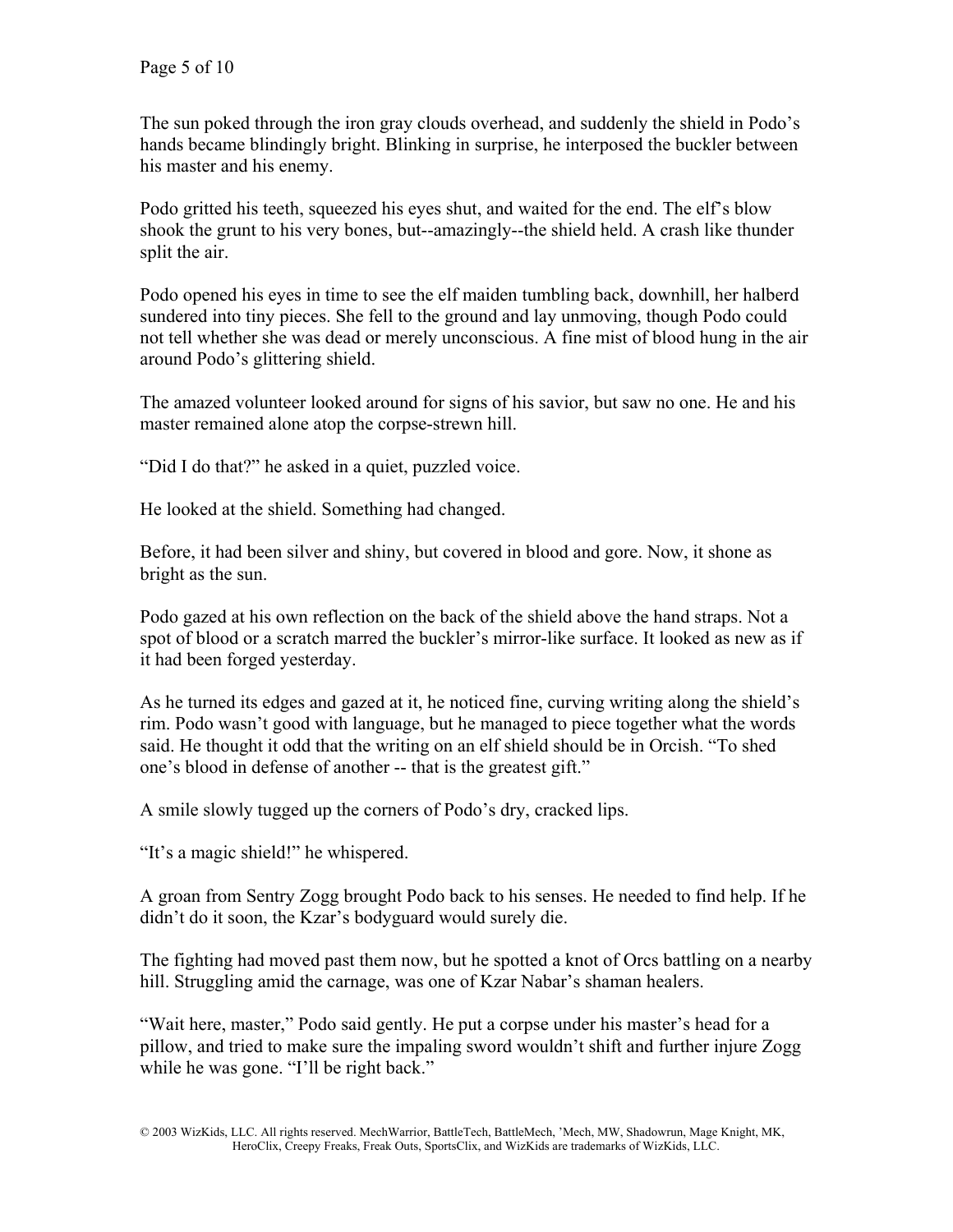Taking a deep breath, Podo charged downhill and toward his objective. His feet rambled beneath him, almost slipping, nearly tripping, as he skidded across the mud and the blood and danced through the bodies. The glittering shield strapped to his arm felt as light as a feather as he ran.

Amazingly, he made it to the new battle unscathed. A band of Orcs stood in a tight knot, pressed by a small phalanx of elven warriors. Swallowing hard, Podo gritted his teeth and charged forward. He held the shield out before him, to take the brunt of the blow and aimed at the elves' backs.

He caught the elves completely by surprise, driving the magic shield into the unprotected back of the formation. The attack scattered the elves in every direction. They all tumbled away down the hill, shocked and disoriented. The Orcs roared their approval and laughed at their sudden, unexpected rescue.

"The grunt has the heart of an Ankhar!" one Orcish Bone Grinder bellowed.

Several Orcs raced downhill to finish off their stunned opponents.

Podo, though, remained focused on his goal. "Sentry Zogg is wounded!" he croaked. "Without healing, he will die." He looked at the shaman, who stood panting nearby, and his glance brooked no argument. "You must come... now!"

Wearily, the scarred and bloodied shaman nodded. "I will go with you, grunt."

Podo grabbed the healer's warty hand and headed down the hill and back across the corpse-strewn valley. They moved quickly, and many times the old Orc stumbled. Podo kept the shaman going, pulling with strength born of desperation and the desire to save his master.

Ahead, Podo could see his master lying amid the other bodies. He couldn't tell, though, whether Zogg still lived.

Podo was so intent on his goal that he didn't see the three elves moving to intercept them until it was almost too late. The knights leaped across the bones of their enemies. Piercing war cries echoed from the knights' pale lips.

Podo whirled, putting his shield between the attackers and the Goblin shaman. The elves lashed out with their longswords, laughing as they came at the youngster and the old man.

Amazingly, the points of the elven blades slid off the shield--as if they hadn't touched it at all. Podo and the healer remained unscathed.

"The eagle gods be praised!" whispered the shaman.

<sup>© 2003</sup> WizKids, LLC. All rights reserved. MechWarrior, BattleTech, BattleMech, 'Mech, MW, Shadowrun, Mage Knight, MK, HeroClix, Creepy Freaks, Freak Outs, SportsClix, and WizKids are trademarks of WizKids, LLC.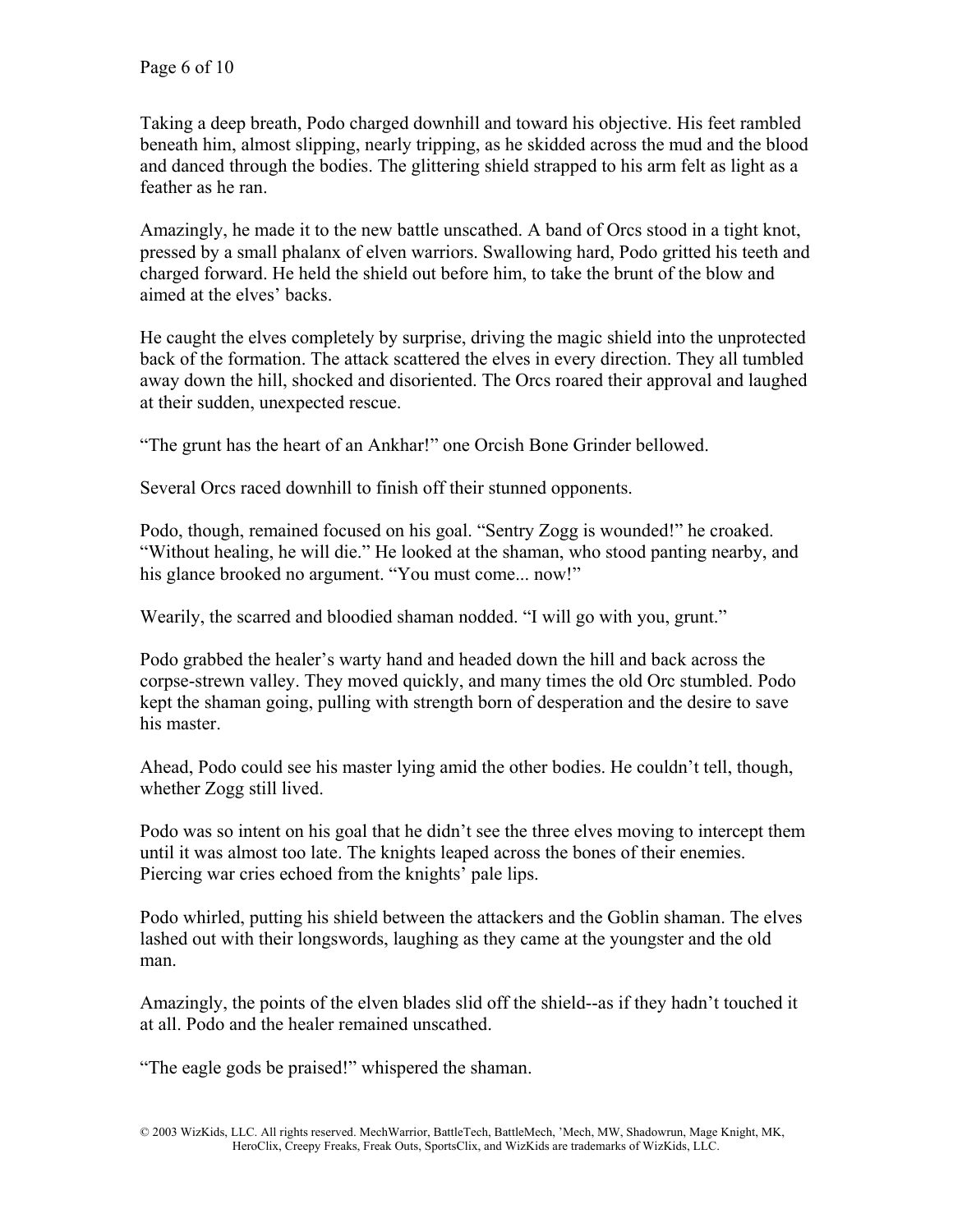Podo spun, clouting each of the elves in turn with the shield's smooth, silvery surface. The knights flew through the air as if swatted by giant talons. They landed atop the corpses, some impaled by the weapons of the dead, others merely knocked senseless.

The Orc shaman smiled and drew his long knife.

"We don't have time to kill them," Podo barked. "Zogg's life is slipping away!"

The shaman grumbled, but nodded his understanding. The two moved as quickly as they could up the hill to where Sentry Zogg's body lay.

"He still lives!" the shaman said. Breath rattled in Zogg's throat as the old Orc tended him, but the guardsman's eyes did not open.

"Be sure he stays alive," Podo said. He did not look at the oldster, but stood warily, surveying the battlefield around them.

"Aye, young Podo," the healer said, new respect for the grunt brimming in his gravelly voice.

Podo let out a long, relieved sigh. Thankfully, he saw no new enemies rising up to meet them. The elves he had vanquished were rapidly retreating; they had no desire to test Podo's mettle again.

Perhaps, Podo thought, we can rest a moment.

Just then, war cries echoed like thunder through the muggy afternoon air. To the south, the bulk of the Elven and Orcish armies finally clashed outside Prieska's gleaming city walls. From within the city, Podo could see tendrils of smoke rising up from a dozen places as the Orcs set the city ablaze.

The shaman looked up to see the battle as he tended Zogg's wounds. "No need for you to stay," he said to Podo. "I know a great warrior like you will want to join the battle."

Podo didn't feel anything of the kind. Looking at the fighting made his throat clench and his mouth go dry. He tried to reply to the old Orc, but couldn't find his voice.

"Go on, lad," the shaman urged. He rose and pushed Podo encouragingly in the back.

The young Goblin volunteer didn't expect the shove. His feet tripped over a nearby corpse and he found himself stumbling downhill. Rather than trying to stop--a move which would have surely ended in an embarrassing fall--he just kept going. Glancing back, he saw the shaman standing atop the hill, his arms raised in the salute warriors give one another before battle.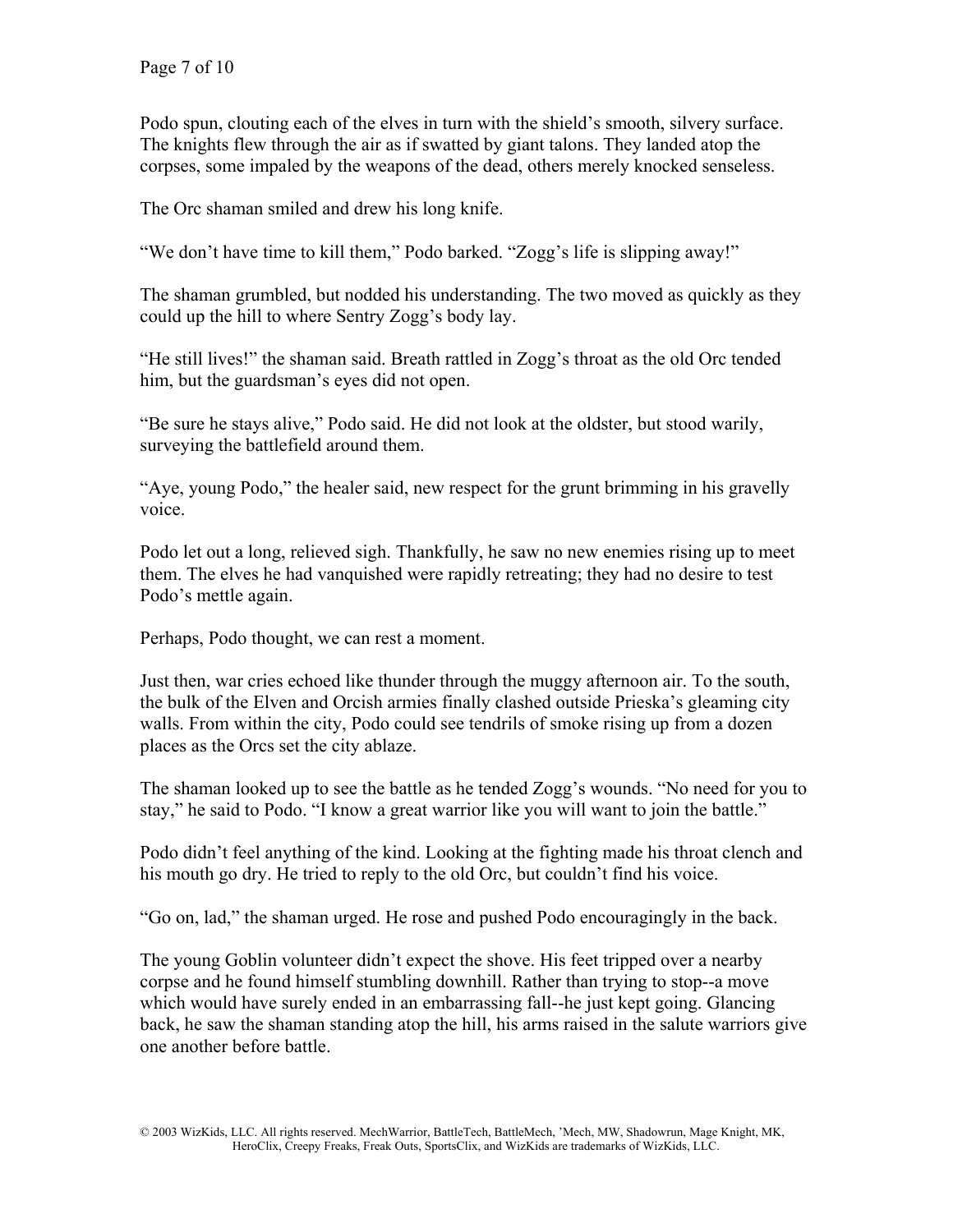No turning back now, Podo thought. He steeled his nerves and gritted his teeth, but his stomach still felt full of worms. He kept running.

Traversing the body-strewn battlefield was dangerous, and Podo had a hard time keeping his footing. Navigation proved difficult as well; every time he dropped down between the hills, he lost his sense of direction. Only the cries of the warring armies gave him any indication of which way to go.

More than once, he thought about turning back. But the imagined ridicule of his comrades proved more intimidating than the prospect of joining the war again. He'd seen cowardly Orcs ripped limb from limb by their fellows. Podo certainly didn't want to share that fate--especially since he'd been doing so well recently.

The heft and brilliance of his magical shield continued to astound him. He never tired of carrying it, though it was almost as tall as he was. It seemed to turn away even the weapons of the dead as he passed.

Finally, his breath coming heavy in his lungs, Podo topped the last hill of the outlying battlefield. Before him lay the clear, flat plains that surrounded Prieska's mighty walls.

Two huge armies battled each other on the muddy field below. The Orcs were far more numerous, but the elves were better equipped, better trained, and better organized. As Podo watched, a wedge of elven cavalry cut off a group of Kzar Nabar's bodyguard. It was Zogg's old regiment. Nearly everyone Podo knew fought there. Soon, they would be crushed under the hooves of elven horses.

Podo's blood ran cold and a half-mad thought entered his mind.

If only he could reach them in time! Perhaps he could help. At the least, he could die in the mud with his fellows. His legs were so tired, though, that he could barely move. He'd run a very long way.

As he stood on the hilltop, panting for breath, Podo remembered something he'd once seen while bivouacking in the high mountains. It was between battles, and some of the Orcs had taken to snow-sliding on the round shields of their defeated enemies.

Those shields looked very much like the one that Podo now carried -- though, clearly, none of those had been magical.

The blood-red mud of the hillside didn't look much like snow. Still... Podo thought it might do.

The elf cavalry wheeled to begin their second run. The Orcs stood in disarray, trying to recover from the elves' first charge. Podo's friends had only seconds to live.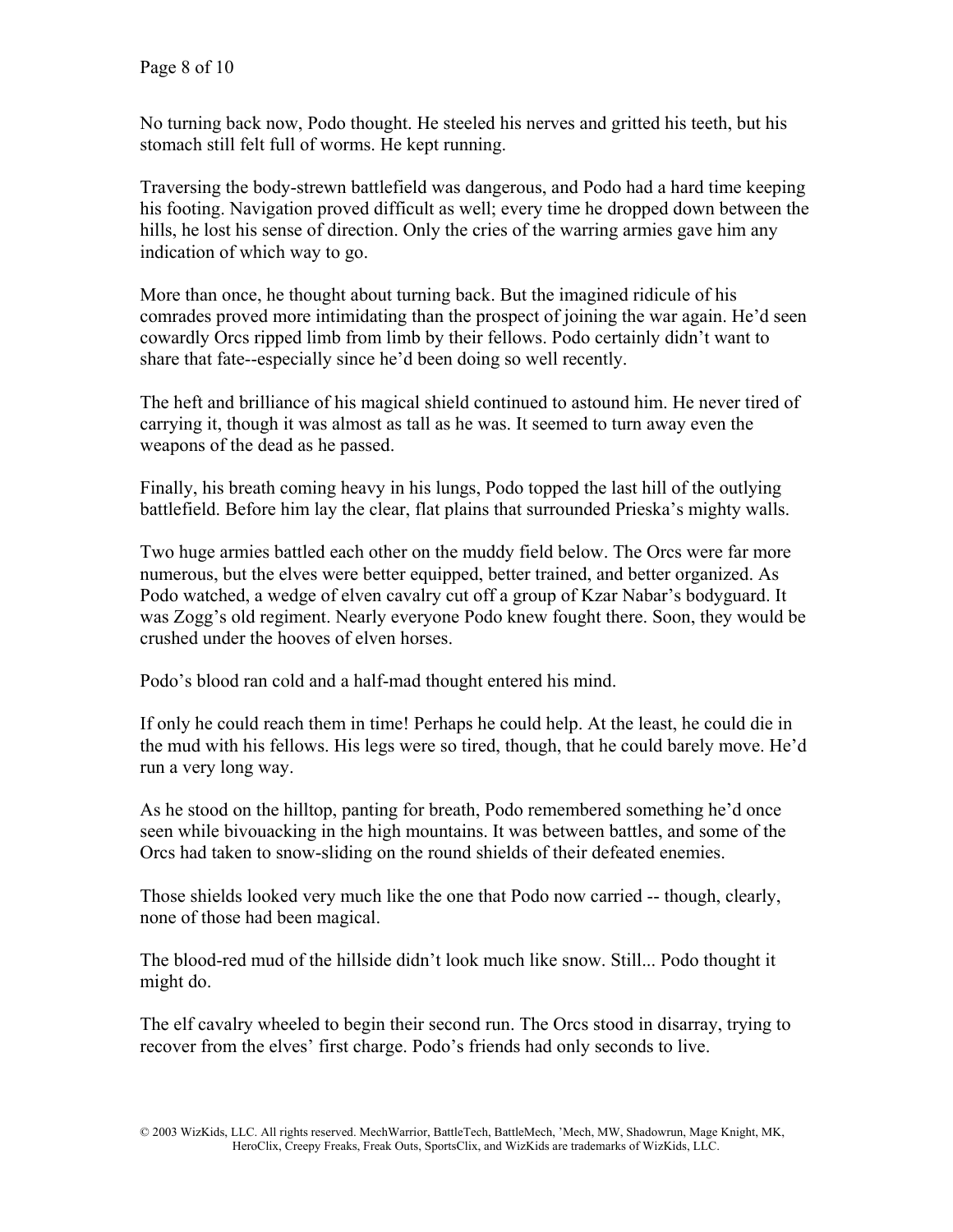Taking a deep breath, Podo leaped forward, holding the shield under his belly like a sled. To his amazement, the shield's magic seemed to keep it from touching the blood-soaked ground. The Goblin volunteer plummeted down the hillside, gaining speed with every moment. Podo clung to the silvery dish for dear life; wind whipped his bronze helm from his head. Podo turned and saw it splash into the mud on the hill behind him.

The shield sped down the hillside like a diving eagle. Podo tried to steer it toward his comrades, but the shield was an awkward sled at best. To his horror, he found himself plunging right toward the oncoming line of elven cavalry.

Podo pulled on the edges of the shield, trying to change its course. All he succeeded in doing, though, was making the shield -- and himself -- spin like a top.

As Podo spun, he caught fleeting glimpses of the world spinning by: hillside, Orcs, sky, horses, mud, lances, corpses, elves.

Then he hit.

The world exploded and spun around him. Podo flew head over heels through the air.

He landed hard, and blood-caked mud splashed into his eyes and nostrils. His head rang with the clamor of a thousand storms. For a long moment, he thought he must be dead.

A sudden joyful roar made him open his eyes and look up. Around him his friends stood massed, gleeful looks on their green Orcish faces. Blinking the mud out of his eyes, Podo saw the elf cavalry in retreat. Many of the proud knights and horses lay scattered like ninepins in the mud behind him. Orc warriors surged forward to finish them off.

Spotting him, someone cried, "Podo's alive!"

"He did it!" shouted another. "That grunt broke the elven line!"

Podo found himself lifted up and held high in the air on the shoulders of jubilant Orcs. He watched, astounded, as the elf forces retreated back toward the city walls.

"We have them now!" a big Bone Grinder shouted.

Podo nearly tumbled to the ground as the Orcs surged forward to press their advantage. It was all he could do to land on his feet in the sodden earth. The Orcish army swarmed past him. Through their knobby legs, Podo spotted a glint of shining silver in the mud.

Working hard not to be trampled, he pushed his way through the crowd and picked up his shield. It remained untarnished.

Podo smiled.